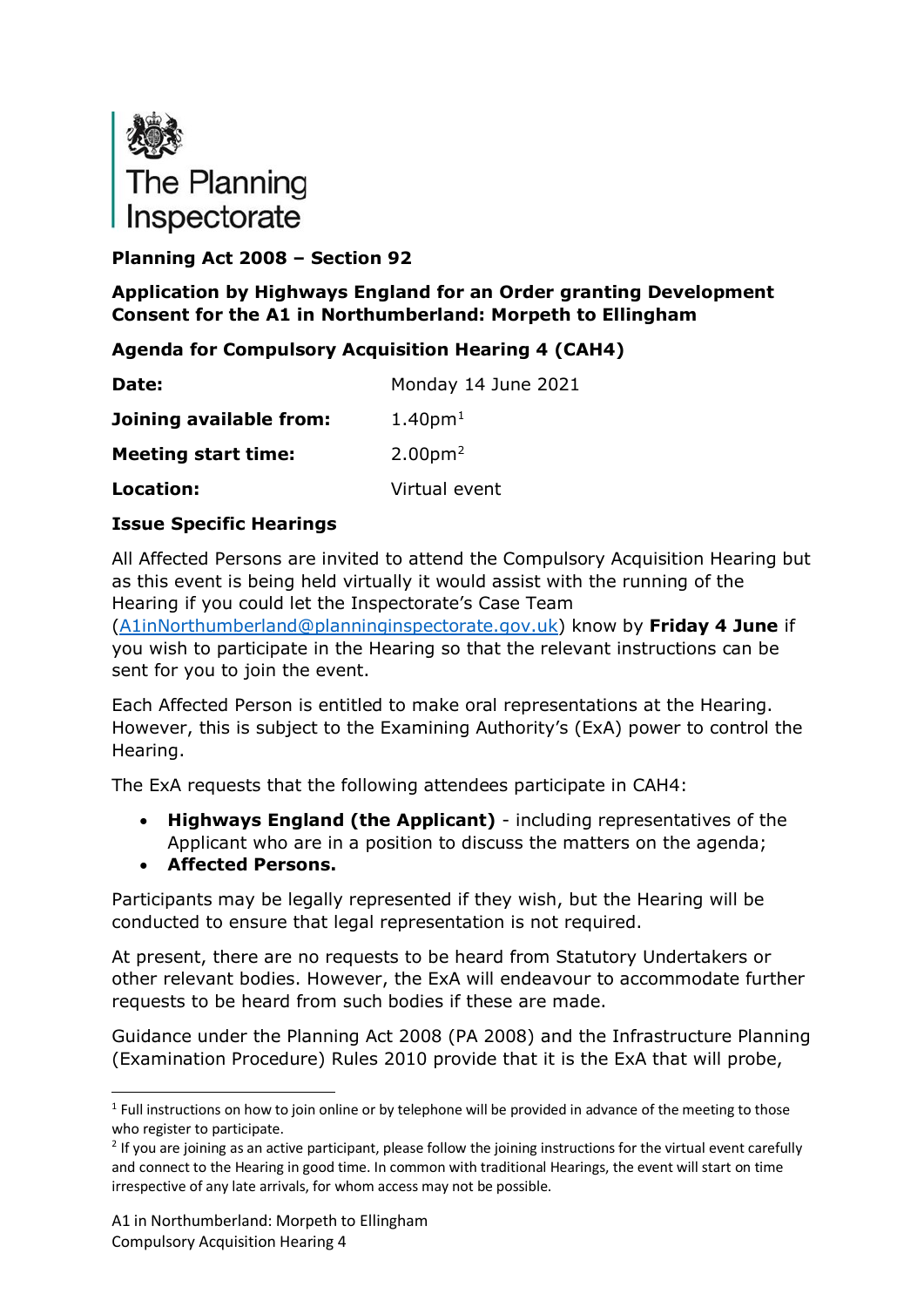test and assess the evidence through direct questioning of persons making oral representations at hearings. Questioning at the hearing will be led by the ExA.

The virtual event will be open 20 minutes prior to the start of the Hearing to enable a prompt start. Hearings will finish as soon as the ExA deems that all those present have had their say and that all matters have been covered.

The agenda is for guidance only. It is not designed to be exclusive or exhaustive. The ExA may add other issues for consideration, may alter the order in which issues are considered and will seek to allocate sufficient time to each issue to allow proper consideration of them. Any lack of discussion of a particular issue at a Hearing does not preclude further examination of this issue, including the asking of further written questions.

Every effort will be made to ensure that the issues will be discussed on the day that they are scheduled for. Should the consideration of the issues take less time than anticipated, the ExA may conclude the Hearing as soon as all relevant contributions have been made and all questions asked and responded to.

If there are additional matters to be dealt with or there are submissions that take a considerable amount of time at any Hearing, there may be a need to continue the session for longer on the day. Alternatively, it may be necessary to prioritise matters and defer others to further written questions.

### **This is the fourth CAH (CAH4) to be held in this Examination. It is being held because the ExA wishes to question the Applicant and hear from Affected Parties or Interested Persons arising from the additional land included within the Order limits as part of the Applicant's Change Requests 2 and 3.**

The Applicant and any APs with outstanding objections to CA and or TP proposals are entitled to be heard.

The business of a CAH is limited to the effects of CA and TP and to participation by the Applicant and APs. Oral submissions on other subject matters or from persons who are not APs will not be heard. Any such issues must be brought to another Hearing: either an Issue Specific Hearing (ISH) where the issue sought to be raised is relevant to the purpose of and agenda for the Hearing, or to an Open Floor Hearing (OFH) where IPs may raise any relevant and important matter.

All Examination documents are provided with a unique identification number for referencing purposes shown in square brackets [].

# **Purpose of the Compulsory Acquisition Hearing (CAH4)**

The purposes of the fourth Compulsory Acquisition Hearing are:

• To enable the Examining Authority (ExA) to inquire into the Applicant's case to Compulsorily Acquire (CA) land or rights over land and/ or to take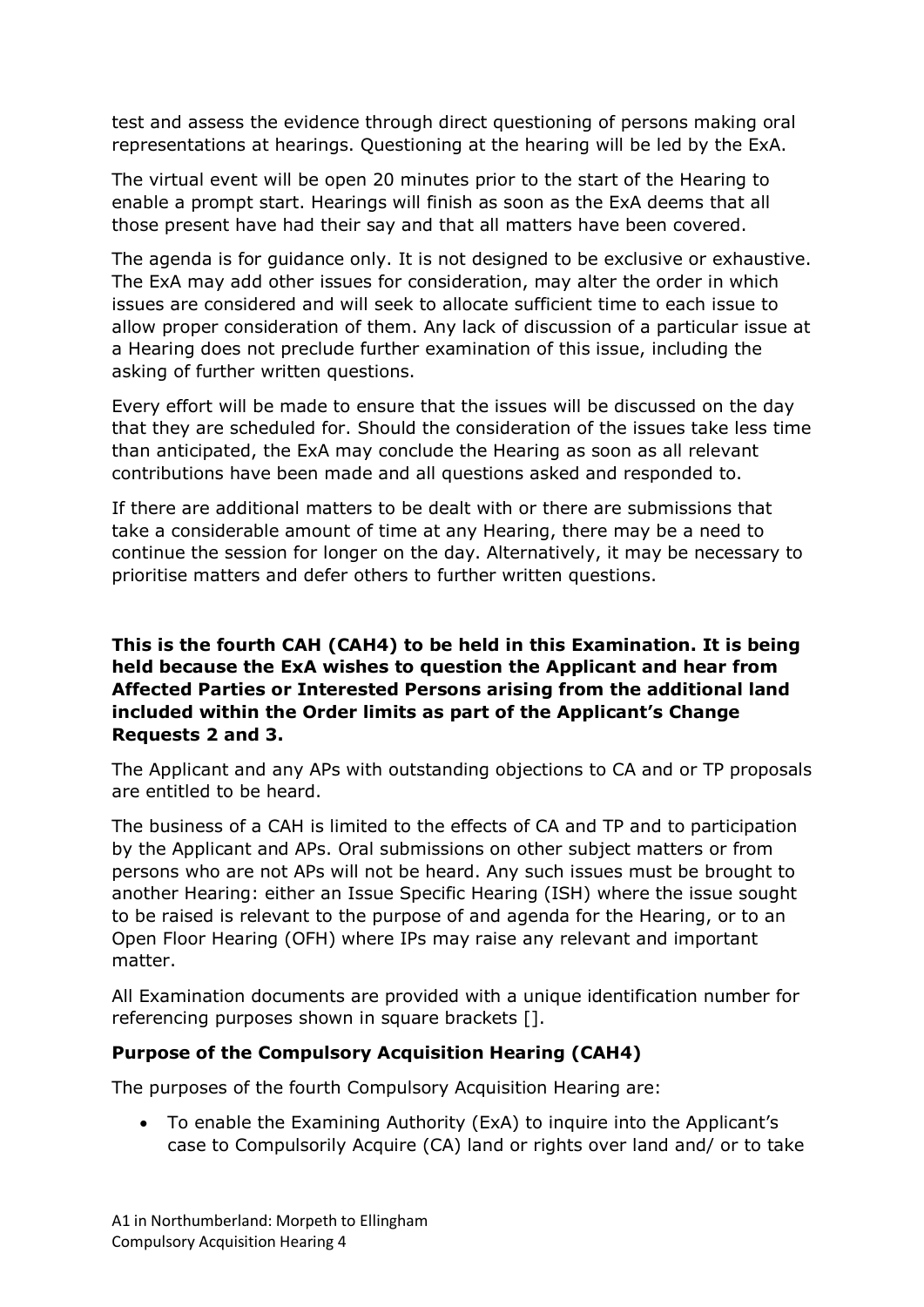Temporary Possession (TP) of land, specifically in respect of Change Requests 2 and 3.

- To discharge the ExA's duty to hear persons affected by CA and TP proposals (Affected Persons (APs)) who request to be heard.
- To enable the ExA to consider whether relevant legal and policy test applicable to CA and TP proposals have been met; and
- To address related matters

# **Key Documents for CAH4**

- Book of Reference [REP8-007] (clean) [REP8-008] (tracked);
- Funding Statement [APP-019];
- Statement of Reasons [REP5-036] (clean) and [REP5-037] (tracked];
- Updated Compulsory Acquisition Schedule [REP8-021] (clean) and [REP8- 022] (tracked);
- Change Request Letter [REP4-034];
- Draft Development Consent Order [REP8-004] (clean) and [REP8-005] (tracked);
- Land Plans [REP6-003];
- Works Plans [REP6-004]; and
- General Arrangement Plans [REP6-005].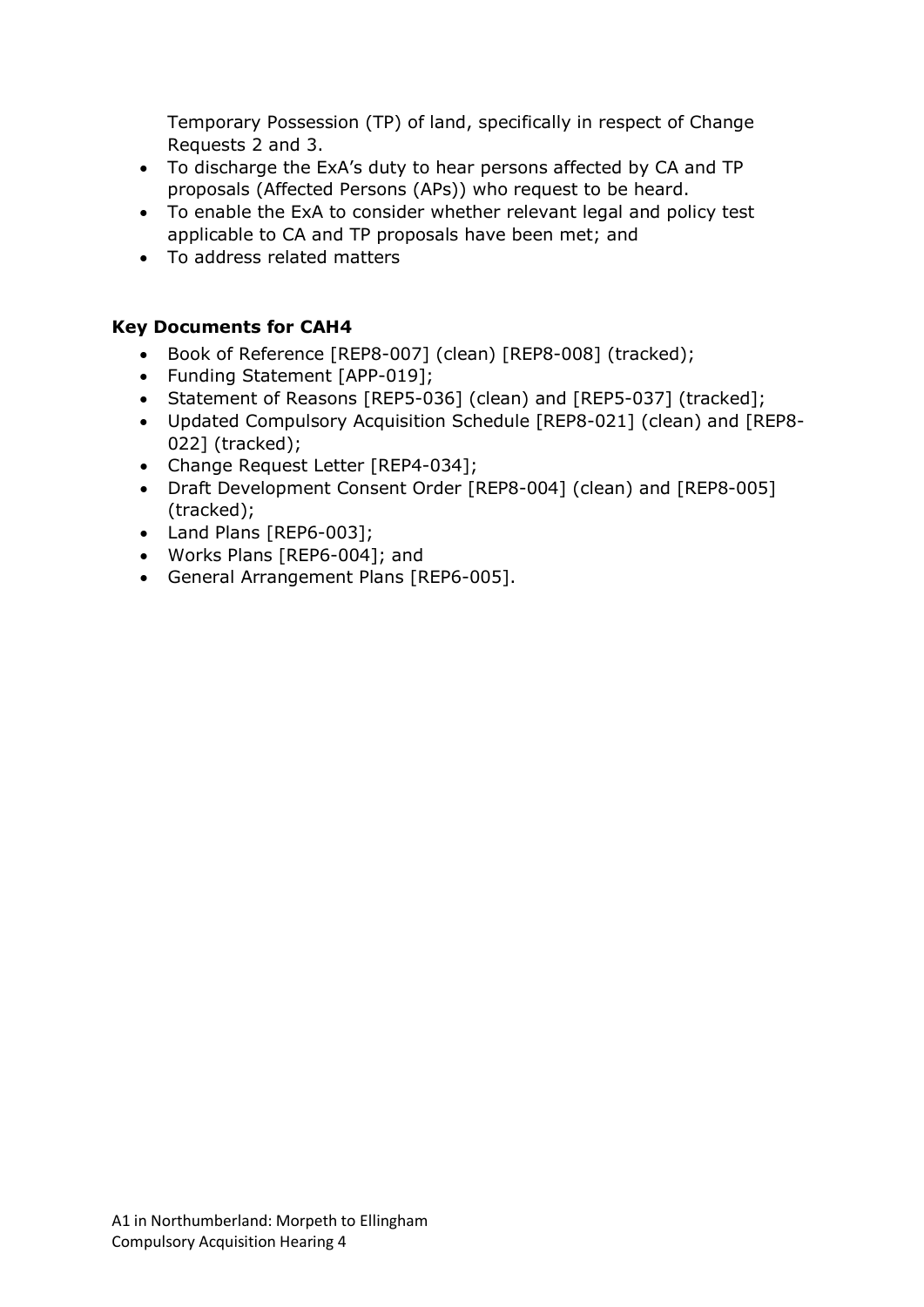

# **Compulsory Acquisition Hearing 4**

**2:00pm, Monday 14 June 2021.**

### **1. Welcome, introductions, arrangements for the Hearing**

#### **2. Site-specific issues for the Applicant**

The ExA will ask the Applicant to explain how the Compulsory Acquisition and Temporary Possession Powers within the dDCO relate to Change Requests 2 and 3.

The ExA will ask the Applicant to provide a brief update on the progress of negotiations with Affected Persons (APs) and the timetable for their conclusion

The ExA may ask questions of the Applicant about matters arising from written and oral submissions.

#### **3. Site-specific representations by Affected Persons**

The ExA will ask APs to briefly set out any outstanding concerns in relation to CA and/ or TP for the land which they own and/ or occupy that have not been addressed by the Applicant.

The ExA may ask questions of APs about matters arising from written and oral submissions.

The Applicant will be provided with a right of reply

#### **4. Oral representations from Parties who may be affected by the Proposed Development**

The ExA will invite any additional APs or Interested Parties to make oral representations on matters addressed at previous Hearings relating to the proposed compulsory acquisition of land and rights of the Proposed Development as a whole.

#### **5. Review of issues and actions arising**

#### **6. Any other matters**

A1 in Northumberland: Morpeth to Ellingham Compulsory Acquisition Hearing 4